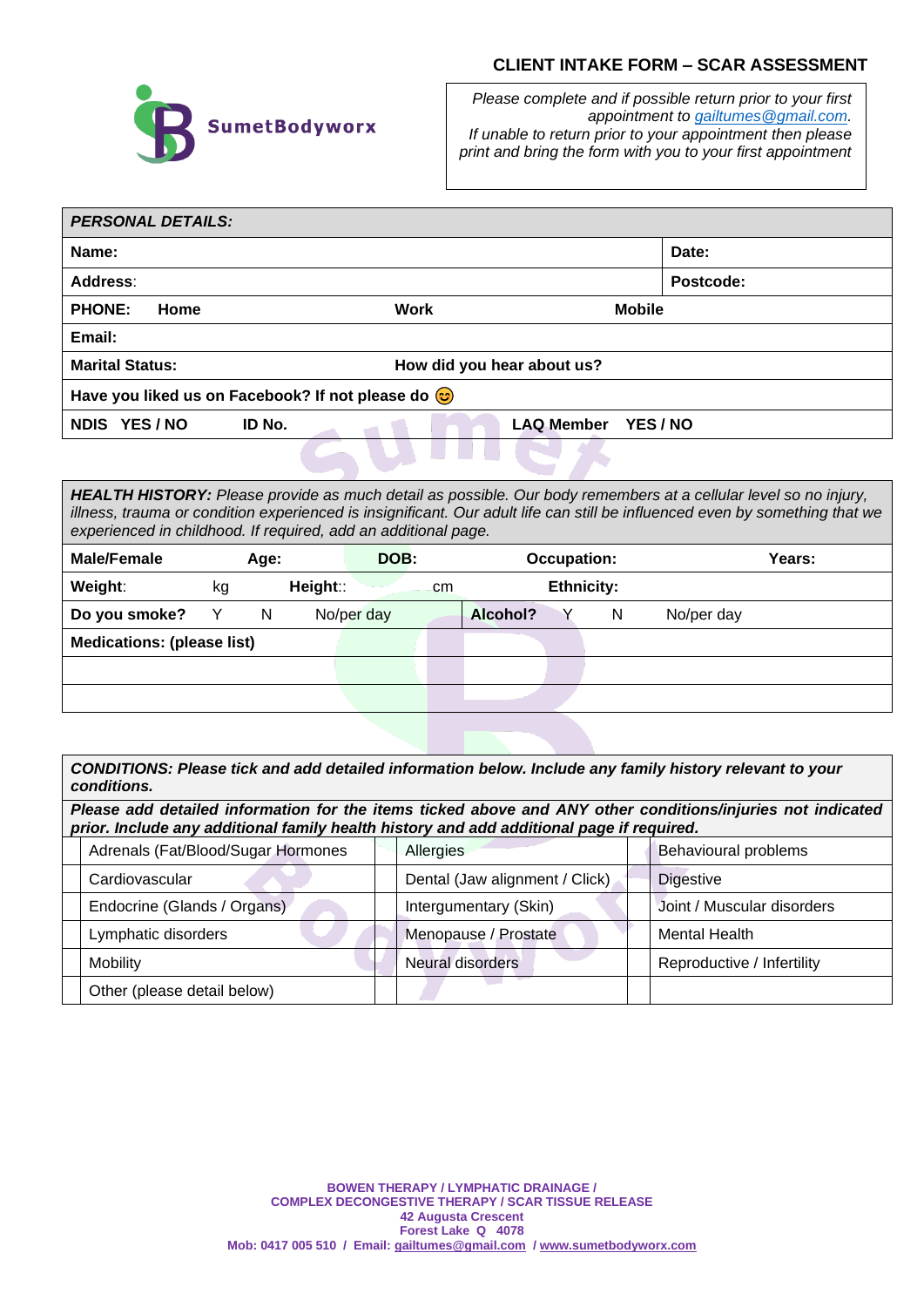## **CLIENT INTAKE FORM – SCAR ASSESSMENT**



*Please complete and if possible return prior to your first appointment to [gailtumes@gmail.com.](mailto:gailtumes@gmail.com) If unable to return prior to your appointment then please print and bring the form with you to your first appointment*

*Mark on the profile the position of your scars.* 



**BOWEN THERAPY / LYMPHATIC DRAINAGE / COMPLEX DECONGESTIVE THERAPY / SCAR TISSUE RELEASE 42 Augusta Crescent Forest Lake Q 4078 Mob: 0417 005 510 / Email[: gailtumes@gmail.com](mailto:gailtumes@gmail.com) / [www.sumetbodyworx.com](http://www.sumetbodyworx.com/)**